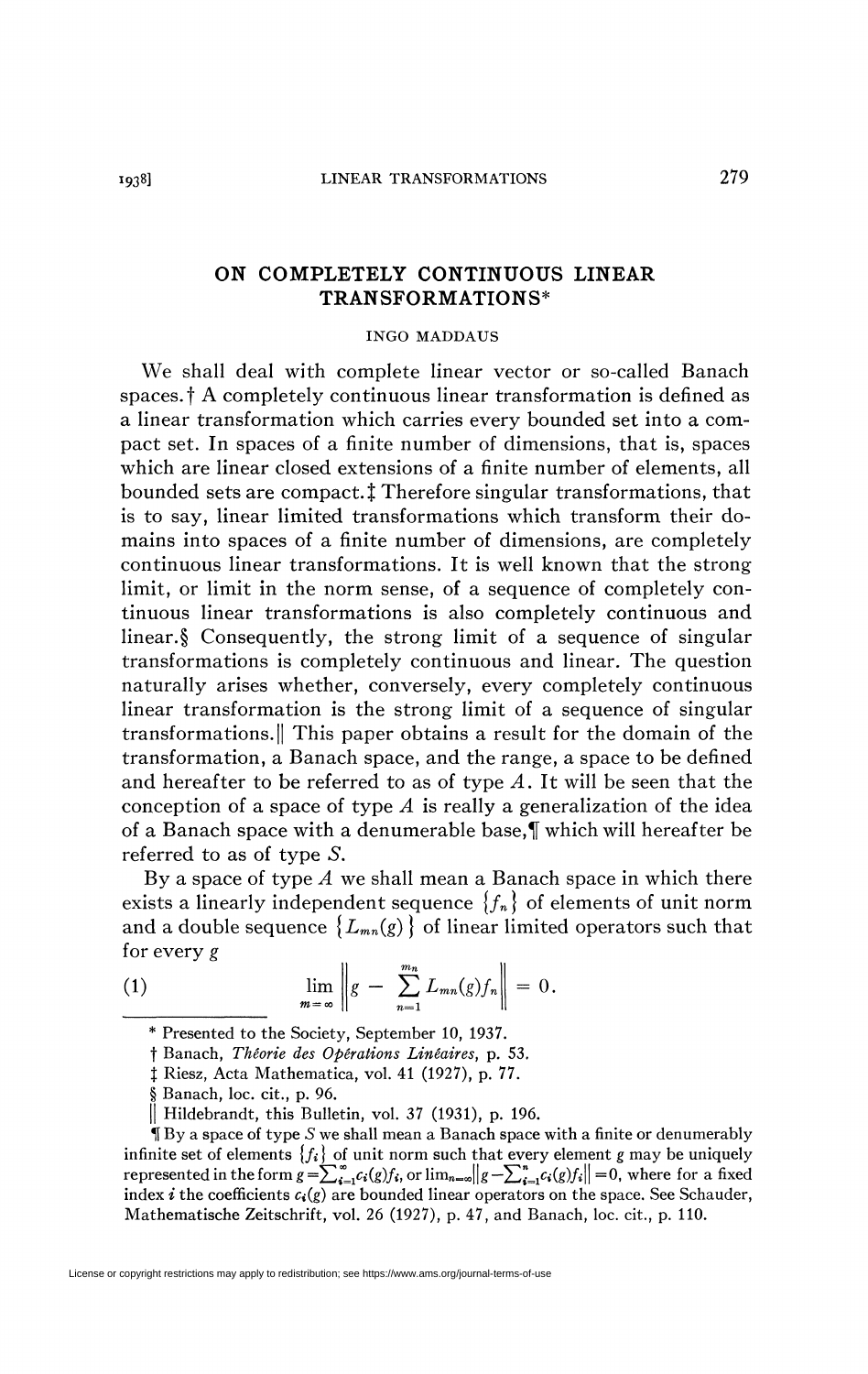Obviously a space of type *S* is also of type *A.* It is interesting to note that the set of spaces of type *A* also includes as a subset spaces which have an integral representation instead of the series representation of the spaces of type *S.* We shall designate such spaces by *E* and define them as follows. A space of type *E* is a Banach space in which there is a set of elements  $f(t)$ ,  $(0 \le t \le 1)$ , of the power of the continuum, each of unit norm, such that every element *g* of *E* is of the form

$$
g=\int_0^1 f(t)d_t\lambda(g, t),
$$

or

$$
\lim_{N_{\sigma}\to 0} \left\| g - \sum_{\sigma} f(\tau_i) \left\{ \lambda(g, t_i) - \lambda(g, t_{i-1}) \right\} \right\|
$$
  
= 
$$
\lim_{N_{\sigma}\to 0} \left\| g - \sum_{\sigma} f(\tau_i) \Delta_i \lambda(g) \right\| = 0,
$$

where the points  $0 = t_0 < t_1 < t_2 < \cdots < t_n = 1$  are elements of a partition  $\sigma$  of the interval (0, 1) and  $t_{i-1} \leq \tau_i \leq t_i$ . For each value of t,  $\lambda(g, t)$  will be a bounded linear operator on the space, whence the same may be said of  $\Delta_i \lambda(g)$  for each value of *i*. It will be understood that the integral is taken in the Riemann sense, and we shall mean by the norm of  $\sigma$ , written  $N_{\sigma}$ , the maximum of the lengths of the intervals formed by the partition  $\sigma$ .

To show that a space *E* is of type *A* it is only necessary to choose a sequence of subdivisions  $\{\sigma_n\}$  such that  $N_{\sigma_n} \leq 1/n$  and a sequence of points  $\tau_{in}$ ,  $(i=1, 2, \cdots, n)$ , such that

$$
\lim_{N_{\sigma n}\to 0}\bigg\|g - \sum_{\sigma_n} f(\tau_{in})\Delta_{in}\lambda(g)\bigg\| = 0,
$$

for every *g*, where the second subscript after both  $\tau$  and  $\Delta$  refers to the partition  $\sigma_n$ .

It may easily be shown that every space of type *S* is of type *E* as well as of type *A*.

Because the spaces of type *A* include those of types *S* and *E* as special cases, we shall confine our attention to the former.

For each value of *m*,  $T_m(g) = g - \sum_{n=1}^{m_n} L_{mn}(g) f_n$  is a linear limited transformation on a space *A* of type *A,* This follows directly from the linear limitedness of each  $L_{mn}(g)$ . We then have this lemma: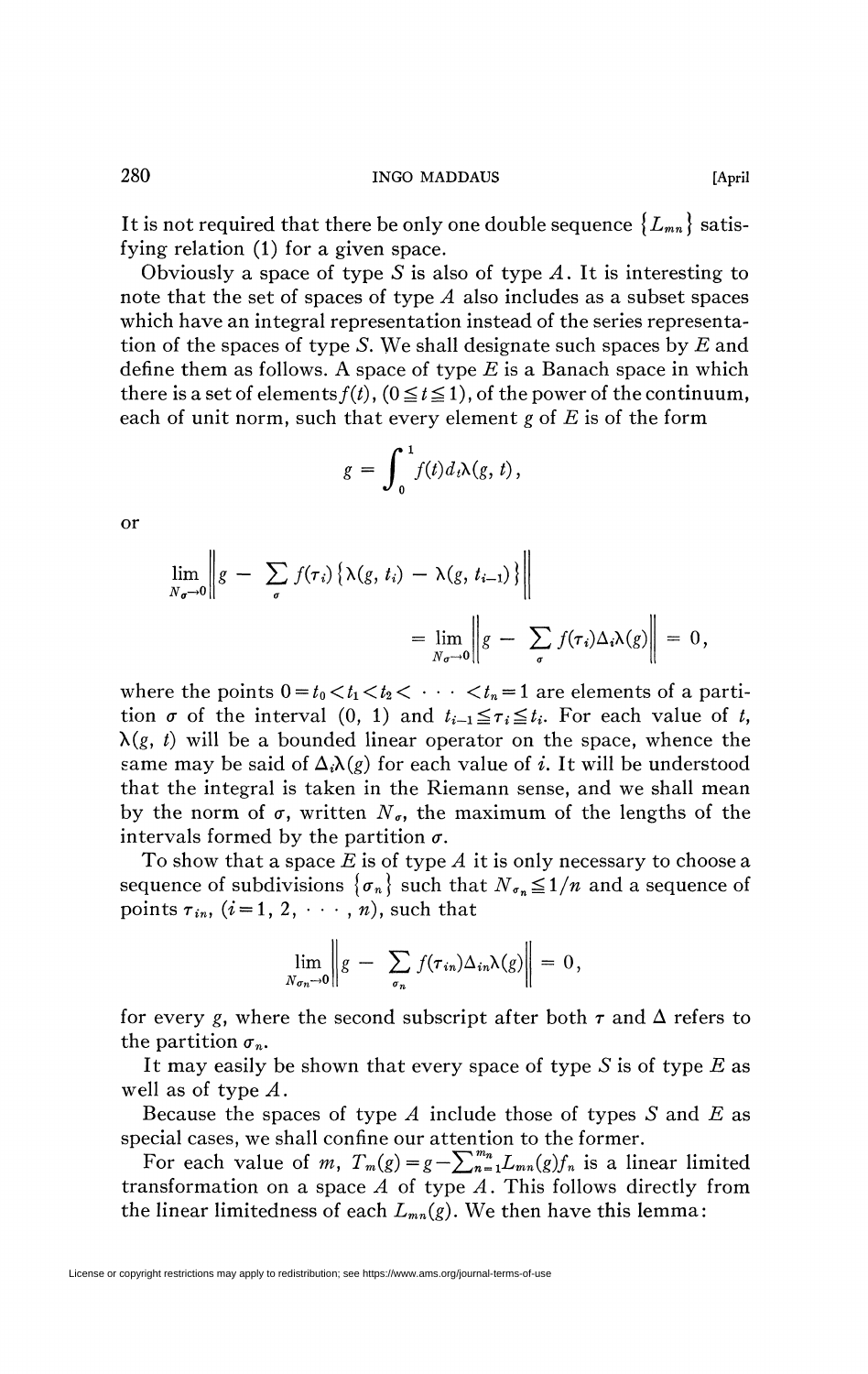LEMMA. The sequence  $\{T_m(g)\}\$  of linear limited transformations is *such that*  $\lim_{m\to\infty}||T_m(g)|| = 0$  uniformly on every self-compact partial set *Hof A.* 

From the linear limitedness of each *Tm(g)* and the fact that  $\lim_{m=\infty}||T_m(g)|| = 0$  for each g of A, it follows that there exists an  $M > 0$ , independent of both g and m, such that  $||T_m(g)|| < M||g||$ .\* By the total boundedness of the self-compact set  $H$  of  $E$ , if  $e > 0$  is arbitrarily chosen then there is a finite set  $g_1, g_2, \dots, g_p$  of *H* such that every *g* of *H* is interior to at least one of the spheres of centers  $g_i$ ,  $(i=1, 2, \cdots, p)$ , and of radius  $e/M$ . Obviously  $||T_m(g)||$  approaches zero uniformly on the finite set  $g_i$ ,  $(i=1, 2, \dots, p)$ , so that for  $n \geq m(e)$  we have  $|| T_n(g)|| \leq e$  on this set. Then for any g of H and some  $e_i$ ,

$$
\left| \|T_m(g)\| - \|T_m(g_i)\| \right| \leq \|T_m(g - g_i)\| \leq M \|g - g_i\| \leq \epsilon,
$$

whence  $||T_n(g)|| \leq e$  for each g of H when  $n \geq m(e)$ . This proves our lemma.

THEOREM. *Every completely continuous linear transformation of a Banach space into a space of type A is the strong limit of a sequence of singular transformations.* 

Let *U* be a completely continuous linear transformation of a Banach space *D* to a space *A* of type *A* with the base {*fn}*, and let  $g = U(x)$ , where *x* is of *D*. Then  $U_m(x) = \sum_{n=1}^{m} L_{mn}(g) f_n$  is a singular transformation of *D* into the linear closed extension of the finite number of elements  $f_n$ ,  $(n = 1, 2, \dots, m_n)$ , which forms a subset of A.

Let  $A'$  be the transform by  $U$  of those elements  $D'$  of  $D$  whose norms are less, than or equal to unity. Since *U* is completely continuous the set *A'* is self-compact, and by the previous lemma,  $||g-\sum_{n=1}^{m_n}L_{mn}(g)f_n||$  approaches zero uniformly on A', consequently its equal  $||U(x) - U_m(x)||$  must do likewise on D'. Hence the norm of the difference between the completely continuous linear transformation U and the singular transformation  $U_m$  approaches zero with  $1/m$ . This completes the proof.

From the above theorem and the observations of the introduction it follows directly that a linear transformation of a Banach space to a space of type *A* is completely continuous if and only if it is the strong limit of a sequence of singular transformations.

Since Hilbert space, the space of all continuous functions on a finite

<sup>\*</sup> Banach, loc. cit., p. 80, Theorem 5.

f Hahn, *Réelle Funktionen,* 1921, p. 89.